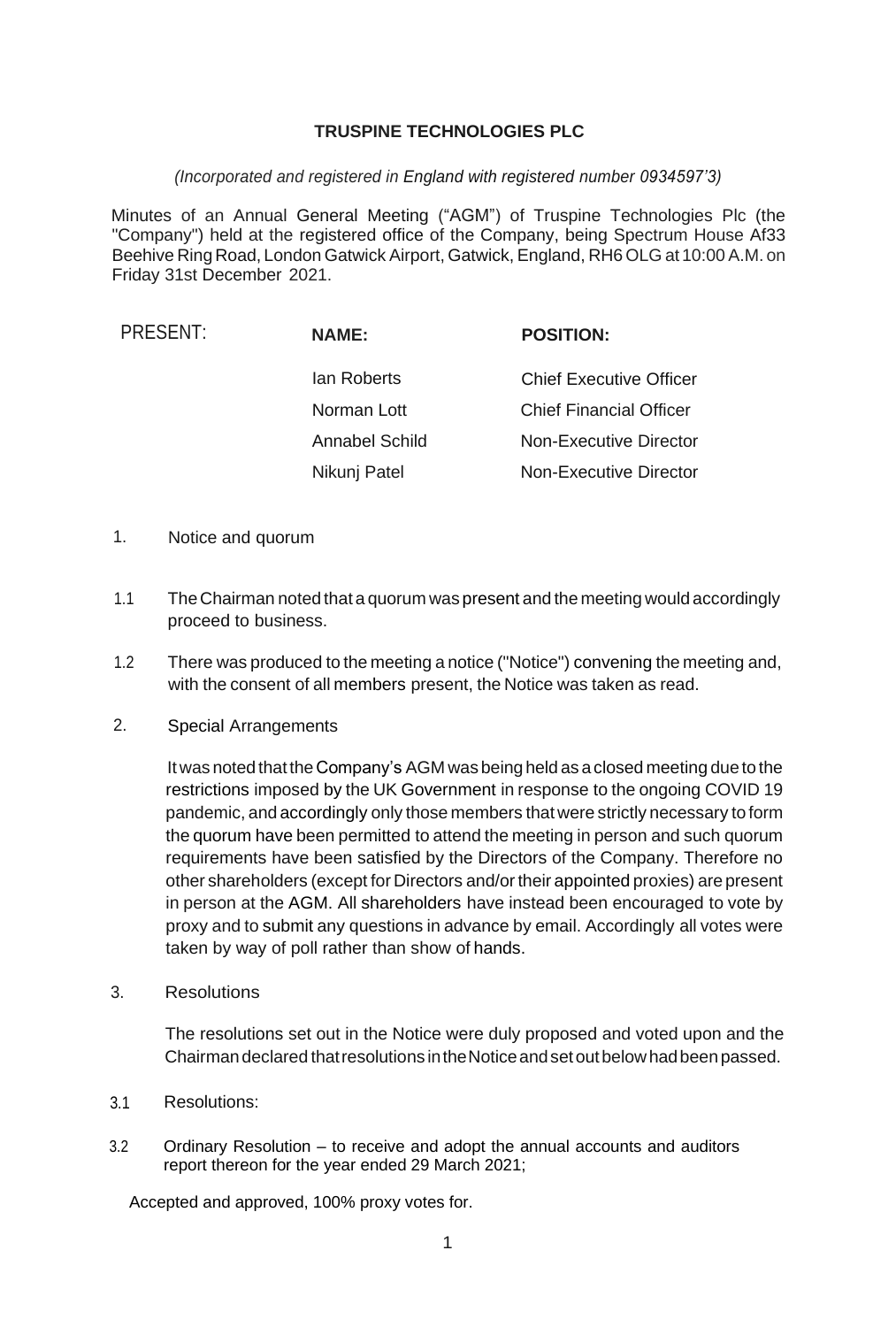3.3 Ordinary Resolution – to re-elect Norman Alec Charles Lott as a director of the Company;

Accepted and approved, 100% proxy votes for.

3.4 Ordinary Resolution – to re-elect Ian Anthony Roberts as a director of the Company;

Accepted and approved, 100% proxy votes for.

3.5 Ordinary Resolution – to re-elect Martin Charles Armstrong as a director of the Company;

Accepted and approved, 100% proxy votes for.

3.6 Ordinary Resolution – to re-elect Tim Hugh David Evans as a director of the Company;

Accepted and approved, 100% proxy votes for.

3.7 Ordinary Resolution – to re-elect Annabel Martha Schild as a director of the Company:

Accepted and approved, 100% proxy votes for.

3.8 Ordinary Resolution – to re-elect Nikunj Kantilal Patel as a director of the Company;

Accepted and approved, 100% proxy votes for.

3.9 Ordinary Resolution – granting authority to allot shares up to a maximum nominal amount of £4,055.56, in replacement of all existing authorities and expiring at the conclusion of the next annual general meeting of the Company;

Accepted and approved, 100% proxy votes for.

3.10 Special Resolution – to dis-apply statutory rights of pre-emption in respect of the allotment of equity securities for cash up to an aggregate nominal amount of £4,055.56 expiring at the conclusion of the next annual general meeting of the Company;

Accepted and approved, 100% proxy votes for.